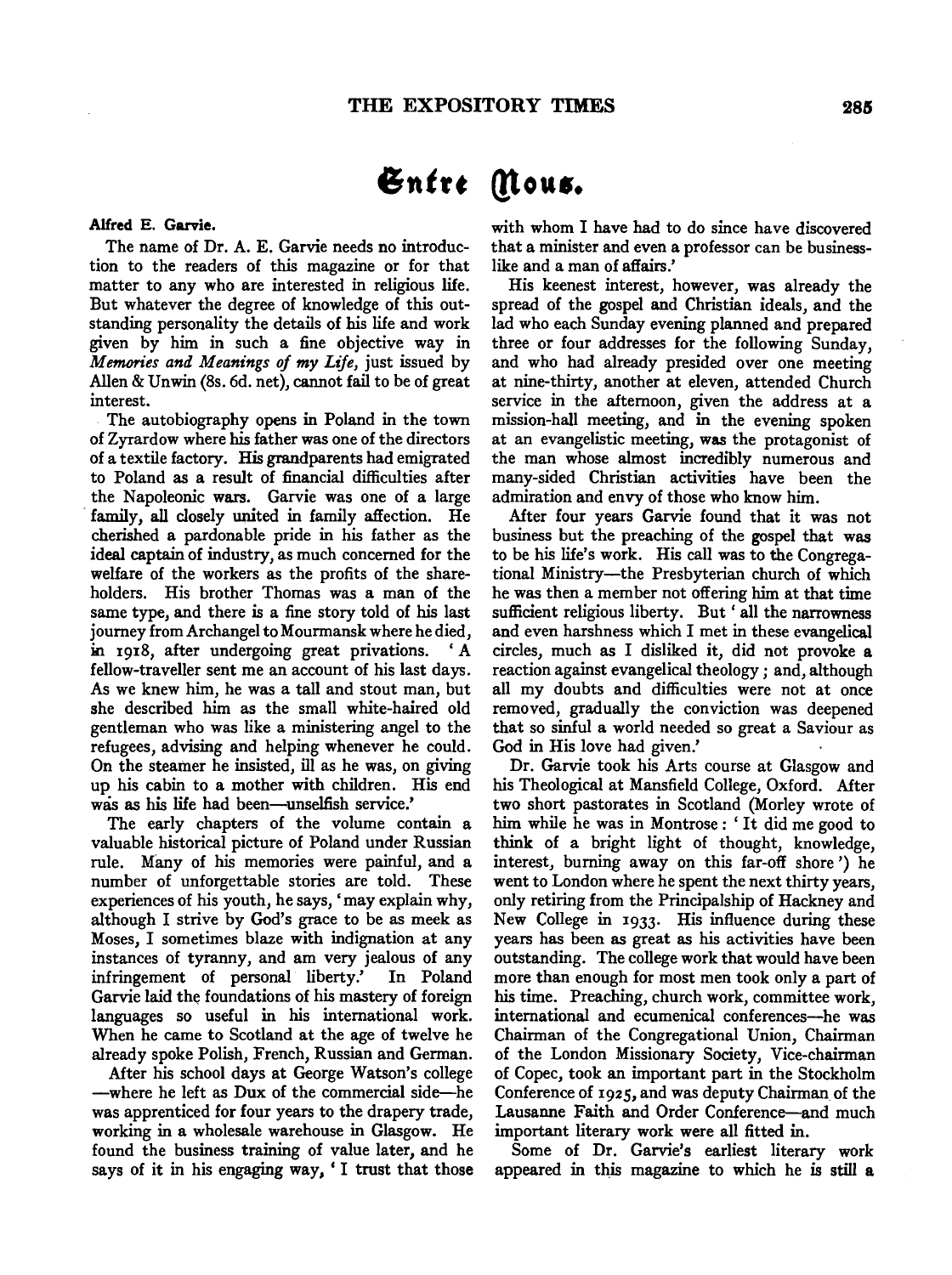valued contributor. He began to write for it in 1893 when he was at Montrose-his first contribution apparently being a review of Dr. Bruce's *Apologetics.*  We may be excused if we quote his tribute to Dr. Hastings. ' A more considerate and courteous editor  $\tilde{I}$  have never met.' (We notice a slight slip in referring to the articles which he contributed to the *Encyclopædia of Religion and Ethics.* He speaks of the first five volumes as being edited by Dr. James Hastings instead of all the twelve volumes).

He has always had an ' itch for writing,' and the Bibliography contains the titles of thirty-eight books in addition to all his contributions to dictionaries and encyclopædias, magazines and newspapers. It is an amazing output, and when one remembers his many other activities one wonders how it has been possible.

It is doubtful if Dr. Garvie could have carried through all these multifarious activities had it not been for his happy home life. After his wife's death he speaks of her as ' my life's best gift,' and she herself said just before the end, 'Ours has been a perfect marriage.'

Has he dissipated his energies? We have no doubt of the answer ourselves, but we will put it in Dr. Garvie's own words; for he has the most disarming way of meeting possible criticism : ' I admit imperfect service everywhere, but I doubt if I could have done better by doing less. I have not an antithetic but a synthetic mind, and even, by God's reconciling Spirit, a reconciling disposition. Accordingly, I have always been led to see God, God's world, God's purpose in the world, God's summons to His Church as His dependent and subordinate organ " steadily and see it *whole.''* All my interests and all my activities have had a unity of telests ally all life activities have have a unity of ouve, whatever variety of inctriou may have been necessary. No Christian service, for which I had opportunity, and had any capacity, was alien to me; I have not been able to say " No," whenever in a human need I heard a divine call. Two sayings of Paul's have inspired my thought, sentiment, effort: " All things are yours, for ye are Christ's and Christ is  $C_1 d^2$ ,  $d^2$  and  $d^2$  am become all things  $t_{\rm R}$  all men that I may by all means save some:" If their that I thay by an ineans save some.<br>There is a danger of losing the one thing needful

there is a danger of fosing the one thing needed, the better part, in being troubled about many things, and I have recognized and sought to guard against the danger. Dare I believe that the many books which I have written about the things of God show not only some learning from books, but also disclose a "life hid with Christ in God"—an<br>inner life of which the aspiration, and endeavour, has been " to be crucified " to sin, and " to be raised

again in newness of life with Christ"? I have sought as motive the constraining love of Christ, and as method the guidance of the spirit.'

# Faith and Works.

During the time when he was having a business training in Glasgow-before he went to the University-A. E. Garvie was a member of Sydney Place Church. Every Sunday morning he presided over the senior meeting of a service for young people of both sexes called the Foundry Boy meeting. 'One of these lads, who caused much anxiety, told me with great excitement that he was converted. I asked him," Does your wife know?" He answered, "I telt her." He was a very unkind husband, and so I added, " What I mean is, are you treating her now as you ought ? " With much surprise he asked what that had to do with his conversion. When I began to explain the moral obligations conversion involved, he said, as he went off: "I see ye dinna ken onything aboot it." His conversion was a flash In the pan, and we lost some of our influence over  $\mathbb{R}^n$ 

# The Empty Church.

THE merits of the *Liverpool Diocesan Review,*  edited by the Bishop of Liverpool, are well known. The January issue has an article by the Rev. C. W. Budden, M.A., M.D., Ch.B., Vicar of St. Mildred's, Croydon, in which he considers the reasons of the empty church. toursiders the reasons of the empty church.<br>The late G. K. Chesterton once said in defence The late  $G$ .  $\Lambda$ . Chesterton once said in detence of his paradoxes that if one turns a thing upside down, something will fall out. . . . What do I mean by suggesting the Church has got things upside down? Well, if the question were put: What is the first purpose of a church ? The answer would probably be to provide for worship. And if the question be pressed as to the most important act acsuoir de presseu as to the most important art Holy Communion. And this is exactly where I Holy Communion. And this is exactly where I think we have got things upside down, and why the we have got things upsite trown, and why in its original conception was not used of a *building*  in its original conception was not used of a *building*<br>but of a *congregation*. There were no church but of a *congregation*. There were no charch examples in the mst years of Unistrality. The early Christians met in each other's houses. Our Lord erected no buildings and laid no foundation<br>stones except figurative ones. He founded a fellowship. Fellowship comes first in the order of thowship. Fellowship comes life in the order of  $\frac{1}{2}$  and  $\frac{1}{2}$  are  $\frac{1}{2}$  church life to-day,  $f_{\text{eff}}$  and it we are to bund up church me to-day,

fellowship must be given the first emphasis.  $\dots$ <br>
'The social life of the Church can be its biggest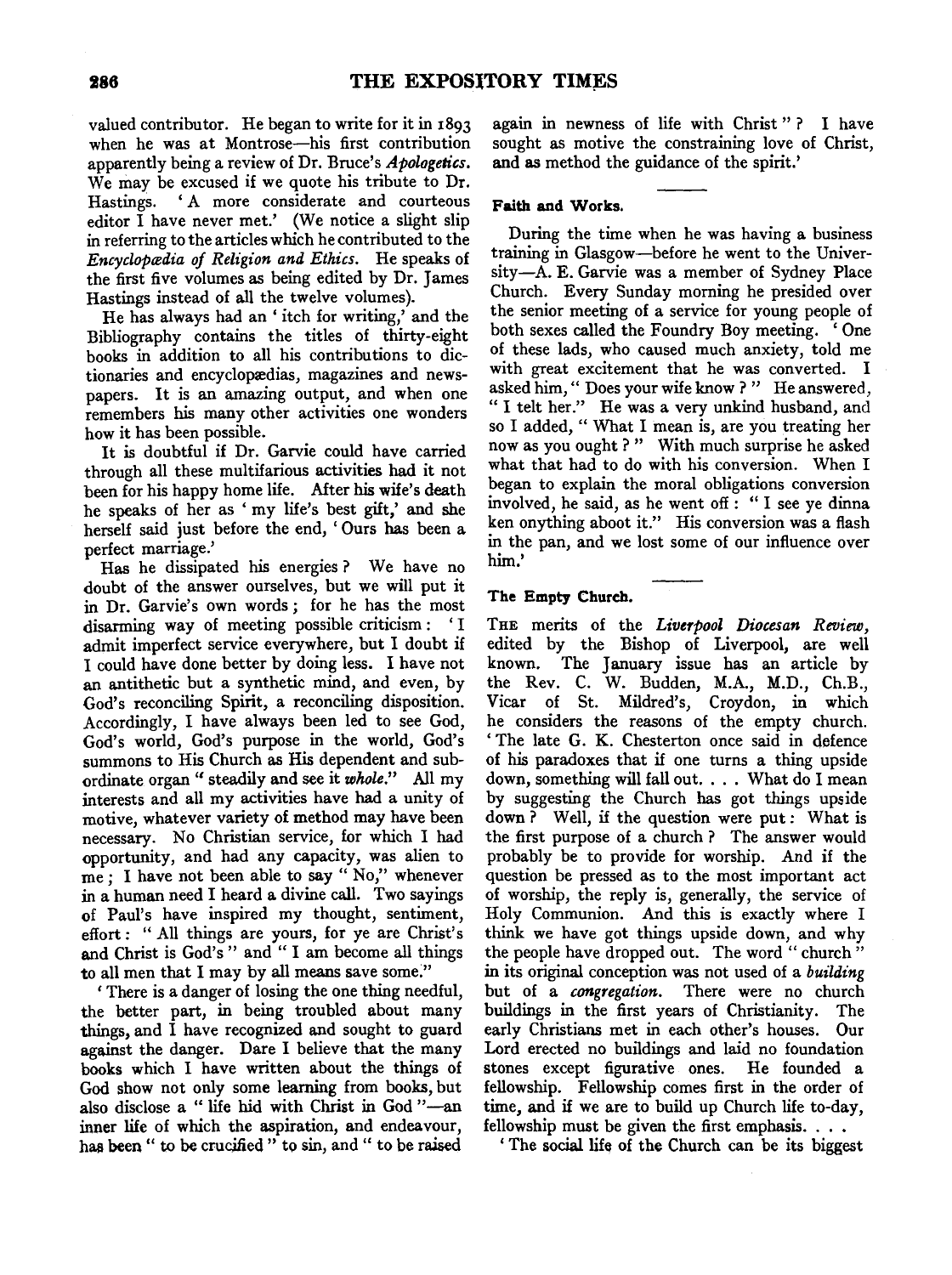gateway. In olden days (those blessed mediæval times when the priest had it all his own waywhich makes it so attractive to a certain type of person) the Church was the centre of the life of the people. We can at least restore that healthy ideal, though we leave the priestcraft out of the programme. . . .

' When our Lord began His ministry His first act was a social one. His second was to preach a sermon, and the test of that sermon was deeply significant. It was from Isaiah: "The Spirit of the Lord is upon me, because he hath anointed me to preach the gospel to the poor ; he hath sent me to heal the broken-hearted, to preach deliverance to the captives, and recovering of sight to the blind, to set at liberty them that are bruised."

'The Church to-day says that the sacrament of Holy Communion must be given first place, but in our Lord's ministry it came last. There we have things upside down. The Church's first task is to convert. Conversions are not so popular to-day as a few years ago, but that is only because the word has fallen into disfavour. The *process* is as essential as ever .... We value the sacrament of Holy as ever.... We value the sacrament of Holy Communion, but its purpose is to strengthen and restore the faithful so that they can fight their Lord's battles. But as no man can fight if he is a captive, he must first be released. The preaching of the gospel is the essential first step, and that was Christ's method. In this I submit that our Church procedure is decidely upside down, for if Evangelism is pressed, it is " by the dockside " or in some other inaccessible place. . . .

' A few years ago, when Re-union was the topic of the day, much was said about a "Quadrilateral." In conclusion I offer a quadrilateral. Let us pray that we may ever cultivate and retain that open ear which enables us to hear the call to high endeavour; the open mind which will welcome new light of knowledge ; the open eyes which will be quick to discover God's indwelling in the hearts of our fellow-men and women at present outside the Church ; and the open hands which will be ready to share with those whom we consider less fortunate than ourselves. In short, let us first be Christians and then Christian Anglicans.'

# Holy Places in Palestine.

Dr. W. M. Christie, of Haifa, has written a stirring article on Palestine in *The British Weekly*  for January 6. The title is' No Peace Obtainable Through Partition.' This article should receive the closest attention, and Dr. Christie's reputation is sufficient to ensure that it will do so. Among other things he deals with the attitude of the Jews to Christian holy places. ' There is not a doubt that " multitudes in Israel " are determined to blot out the evidences of Christianity, and warnings have been given : " Take away your dead Christ from our Holy Land."'

Among the examples which he gives are the following : 'We have the notorious case of Agrippa's Wall. This, the Third Wall, was built between the years A.D. 42 and 44 at about 8oo metres north of the present Damascus Gate. Excavations laid bare hundreds of metres. Personally, I took the works of Josephus (who knew that wall very well and has described it fully), measured the towers, studied the line in relationship to the city, examined the stones, and gathered all evidences, and was fully convinced, as all other examiners have been, as to its genuineness.

' Even then I was not done, for on getting home, J osephus was again examined in the Greek text. A portion of this wall ought to have been left as a National Monument, but nothing has been done. The whole evidence of the wall's existence has been blotted out, except one stone where two roads diverge, and, in the interests of motor cars, that will have to go. We asked why there had been no declaration regarding this important monument of antiquity, nor preservation of part of it, and the many, and present the plant of the could not the plant of the plant of the plant of the plant of the state of the state of the state of the state of the state of the state of the state of the state of the state of the stat ' There is the desecration of the Sea of Galilee.

Away back in 1883 the late Lord Curzon wrote: "We reach its summit and suddenly at one step are presented with an entirely new and wonderful prospect. Deep down below us lies the Sea of Galilee. The most hardened sensibilities must confess to a, thrill of genuine emotion. We are looking upon the most sacred sheet of water in the world, upon the now glassy but erstwhile stormy surface whereon the Saviour walked, upon the shores which He trod, upon the scenes of His most active and most successful ministrations."

'Now it is practically a mill dam, with levels changed at the will of, and to suit the convenience of, the Electric Corporation. Filled up to overflowing at one time, covering the paths the Saviour and Apostles trod, at other times with broad burning foreshores, stony and rough, destroying geographical relations through which the identity of sites can be proved. . . .

' Christian rights in this most sacred site, the beloved of every thinking Christian and Bible reader, are betrayed by "Christian" statesmen in